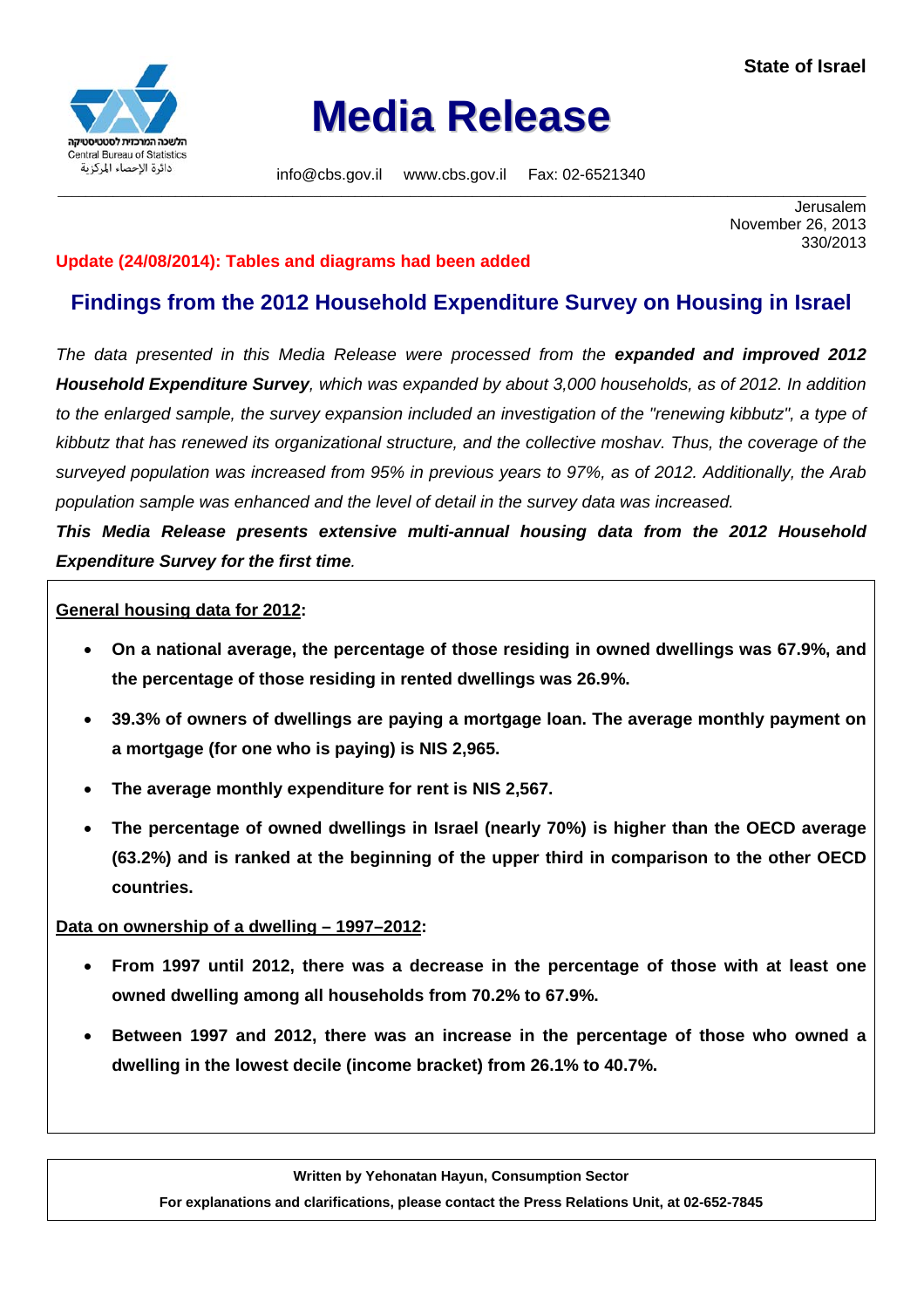- **Between 2003 and 2012, there was an increase in the percentage of households that owned two or more dwellings from 3.2% to 7.9%.**
- **The largest decease in the percentage of ownership of dwellings was in the 30–39 age group – a decrease from 68.7% to 56.7%, especially among the group of married persons within this age group.**

#### **Data on renting – 1997–2012:**

- **From 1997 until 2012, there was an increase from 24.3% to 26.9% in the percentage of persons living in rented dwellings, among the total population of households.**
- **In the lowest income decile there was a decline in the percentage of persons living in rented dwellings, from 69.3% to 52.7%. The main portion of the aforementioned increase was among the middle income deciles.**
- **Over the course of the years, there was a considerable increase in the percentage of persons living in rented dwellings among young couples and a considerable decrease in the percentage of young couples that own their own dwelling.**
- **The largest increase in the percentage of persons living in rented dwellings was among the 30–39 age group – an increase from 25.2% to 37.2%, especially among married persons within this age group.**

#### **About the Household Expenditure Survey**

In 2012, the Household Expenditure Survey sample included 8,742 households representing approximately 2.27 million households in the population.

During the 2012 survey, 230 localities were sampled and the survey population included all localities, including "renewing kibbutzim" and moshav cooperatives, but excluding Bedouins in the South (covering about 97% of the total population).

In 2012 the response rate to the survey was 81.9%.

*The Central Bureau of Statistics wishes to thank the thousands of households who participated in the survey and responded with patience, while understanding the importance of their response, and thus contributed significantly to the statistical data system of Israel.*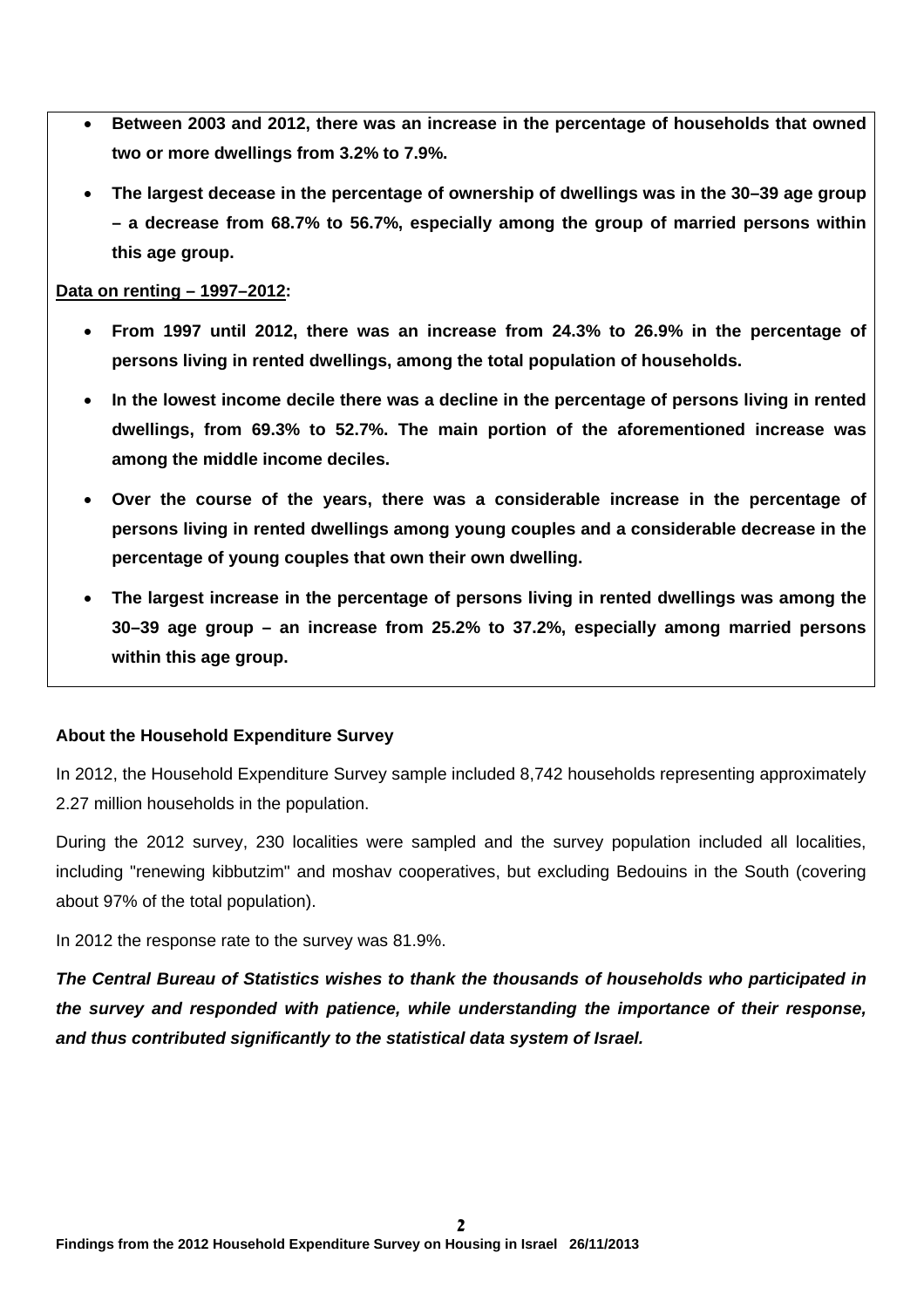**A. Percentage of Ownership and Renting, by Deciles of Net Income per Standard Person<sup>1</sup> (Diagrams 1 and 2)** 

**Diagram 1. Percentage of Persons Living in Owned Dwellings, by Selected Household Deciles of Net Income per Standard Person, 1997–2012** 



#### **Data of Diagram 1**

From 1997 to 2012 there was a decrease of 2.3 percentage points in the percentage of ownership of at least one dwelling, for all households. However, when the dwelling ownership rates for households are segmented by deciles of net income per standard person, it can be seen that there was an increase of 14.6 percentage points in ownership in the lowest income decile, an increase that does not appear in other income deciles. In the rest of the deciles, there was a decline in dwelling ownership over the years, and even in the highest decile there was a slight decline in dwelling ownership.

<sup>&</sup>lt;sup>1</sup> Decile of net income per standard person – This refers to a group of 10% of the surveyed population. The division presented here shows households sorted in ascending order according to their level of net income per standard person.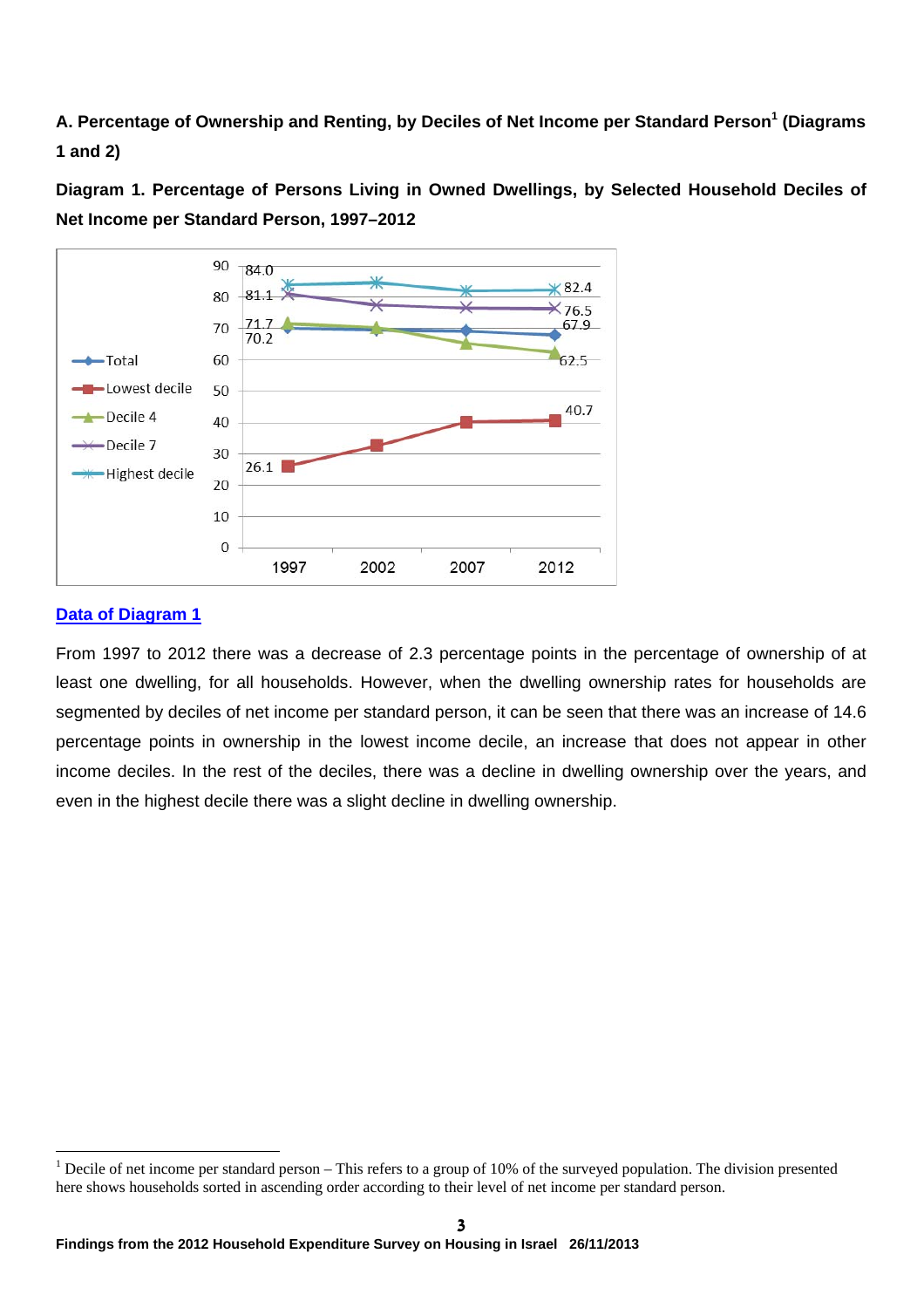Diagram 2. Percentage of Persons Living in Rented Dwellings,<sup>2</sup> by Selected Household Deciles of **Net Income per Standard Person, 1997–2012** 



#### **Data of Diagram 2**

From 1997 to 2012, the percentage of persons living in rented dwellings increased by 2.6 percentage points for all households. A segmentation of the percentage of those living in rented dwellings by deciles of net income per standard person shows that in the lowest decile there was a decrease of 16.6 percentage points in the percentage of persons renting, and that most of the increase was in the middle deciles (deciles 3-8).

 $2$  Other residential types are cooperatives (non-profit housing companies) and other forms of residence.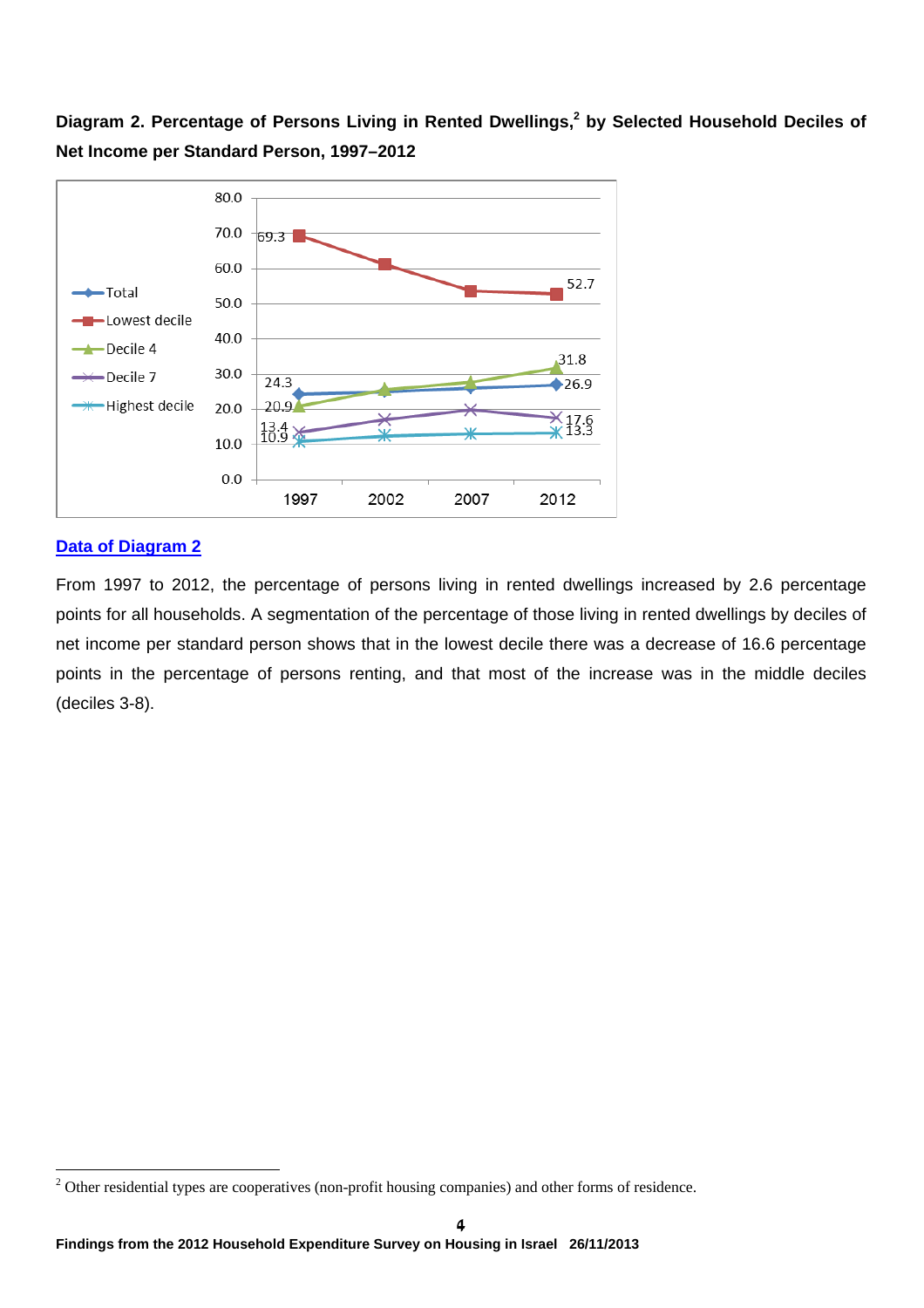

# **B. Percentage of Dwelling Ownership – Comparison to International Data**



# **Data of Diagram 3**

The percentage of owned dwellings in Israel (nearly 70%) in 2009 was higher than the OECD average (63.2%) and was ranked in the beginning of the top third, compared with other OECD countries. This percentage was slightly higher than countries such as the USA, Turkey, Canada, and Belgium, and slightly lower than countries such as Australia, United Kingdom, Italy and Spain. The percentage of owned dwellings was lowest in Chile, and the highest in Greece.

<sup>&</sup>lt;sup>3</sup> Source: Bank of Israel's processing of the Household Expenditure Survey of the CBS. Other countries: Bank of Israel's processing of an OECD publication.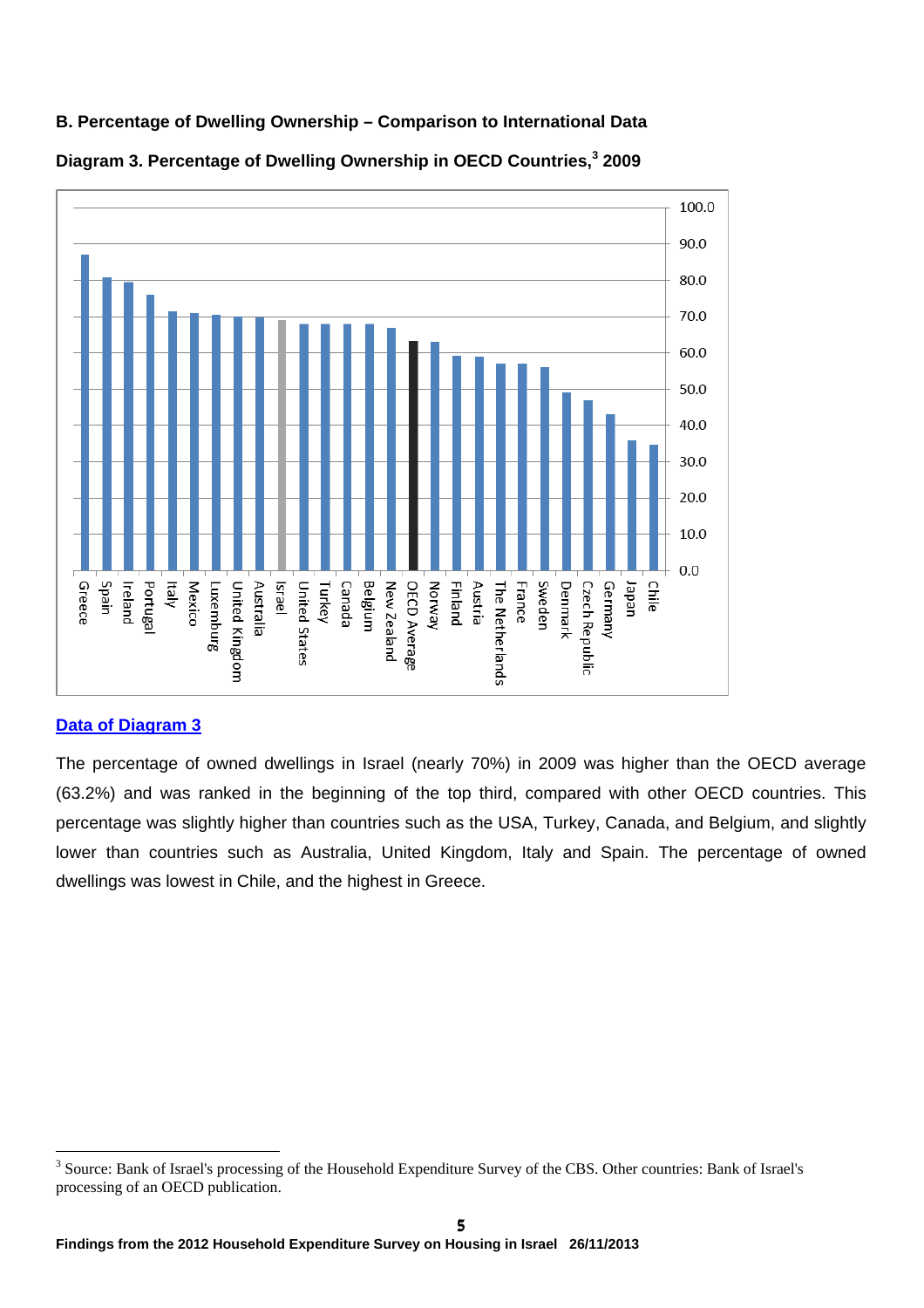# **C. Percentage of Dwelling Ownership by the Number of Dwellings<sup>4</sup> (Table A)**

÷

In 2012, 64.1% of households owned one dwelling and 7.9% of households owned two or more dwellings. An examination of the percentage of households who owned dwellings between 2003 to 2012 (Table A) shows a decrease of 5.4 percentage points in the ownership of one dwelling, and an increase of 4.7 percentage points in ownership of two or more dwellings (which meant they owned dwellings for investment purposes, among other things).

Among households that did not own a dwelling, there was hardly any change over the years (28.5% on the average in the surveyed years).

|      |              | Owners   |                  |
|------|--------------|----------|------------------|
|      | Not owning   | of one   | Owners of two or |
|      | any dwelling | dwelling | more dwellings   |
| 2003 | 27.4         | 69.5     | 3.2              |
| 2004 | 27.7         | 68.7     | 3.6              |
| 2005 | 28.2         | 69.4     | 2.3              |
| 2006 | 29.0         | 68.0     | 3.0              |
| 2007 | 29.0         | 68.5     | 2.5              |
| 2008 | 29.6         | 67.0     | 3.3              |
| 2009 | 29.2         | 66.5     | 4.2              |
| 2010 | 28.8         | 66.7     | 4.5              |
| 2011 | 27.6         | 66.0     | 6.4              |
| 2012 | 28.0         | 64.1     | 7.9              |

# **Table A. Percentage of Households Owning Dwellings,5 2003–2012**

# **D. Mortgage Payments, by Deciles of Net Income per Standard Person (Diagram 4)**

The percentage of persons repaying a mortgage in 2012 was 39.3% of the persons who owned a dwelling and the average amount of a mortgage payment was NIS 2,965. The amount of this payment increased in correlation with the increase in deciles – the average payment on a mortgage in the top decile was the highest (NIS 5,324), five times the average payment on a mortgage in the lowest decile in 2012.

About 45% of households in deciles 6-8 are paying a mortgage and about 35% in the top decile pay a mortgage. The percentage of persons paying a mortgage increases as the level of the decile increases, up until deciles 7-8 (the top of the middle deciles), from then on there was a decrease in the percentage of those paying a mortgage.

<sup>&</sup>lt;sup>4</sup> Ownership of more than one dwelling was surveyed in the survey beginning in 2003.

<sup>&</sup>lt;sup>5</sup> The dwellings owned are not necessarily used as the residence of the owners.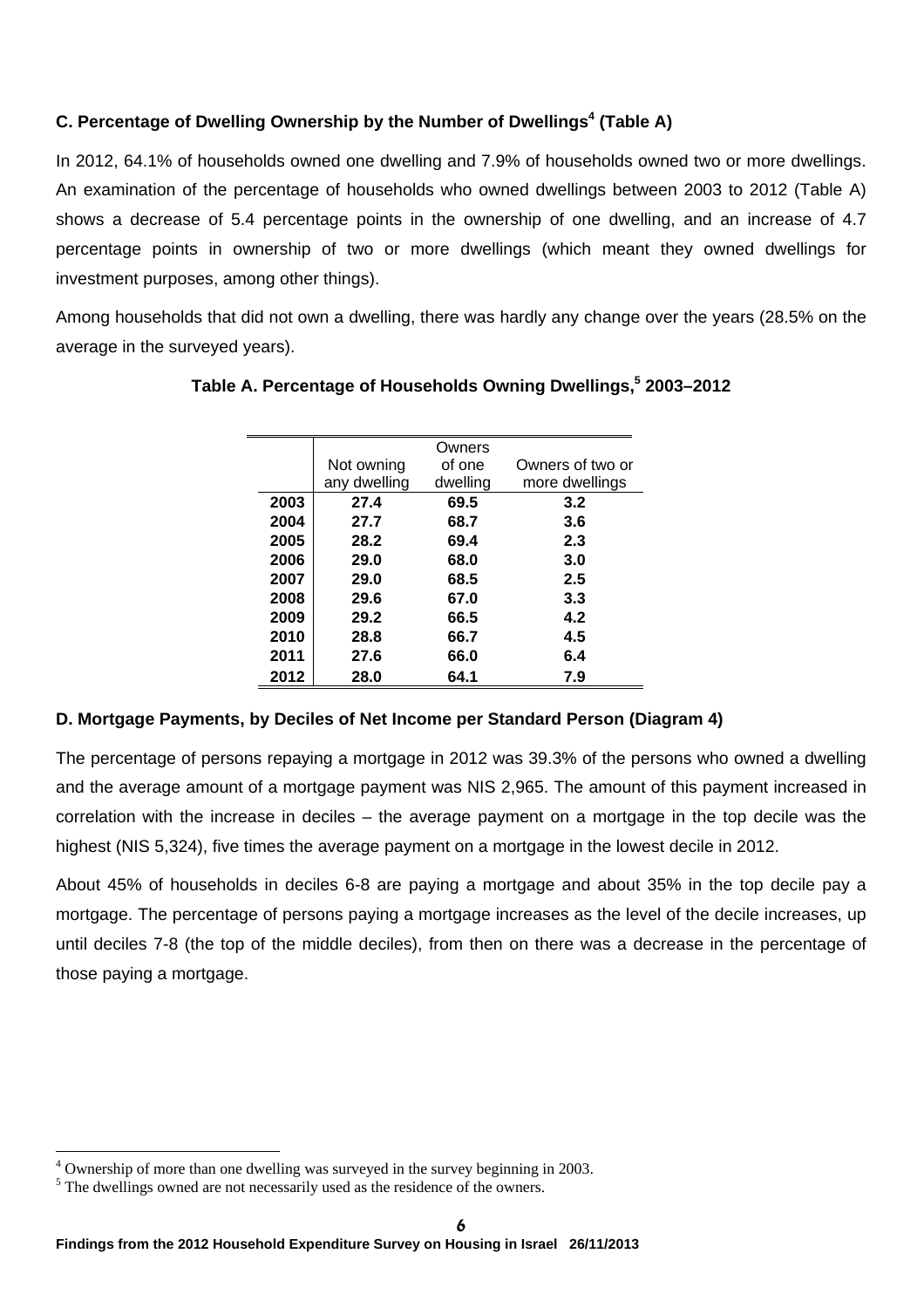

**Diagram 4. Percentage of Persons Paying a Mortgage among Owners of Dwellings and the Average Payment per Mortgage Payer, by Deciles of Net Income per Standard Person, 2012** 

# **Data of Diagram 4**

### **Housing Data by Age and Marital Status6 (Tables 1-2 and Diagram 5)**

Up to age 49, there was a decline in the percentage of dwelling ownership over the years. From age 50 onwards there was a modest increase in ownership.

Generally, married persons had the highest percentages of dwelling ownership, and married persons in the 50–59 age group had the highest percentages of dwelling ownership. Young divorced persons aged 20–29 usually had the lowest percentages of dwelling ownership.

A segmentation by age group and marital status shows that the highest downward trend in the percentage of dwelling ownership from 1997 to 2012 was in the 30–39 age group (especially the group of married persons within this group) – a decline of about 12 percentage points from 1997 to 2012. In the 40–49 age group there was a more moderate decrease of 4.4 percentage points from 1997 to 2012. The age groups of 50–59 and 60+ have shown relative stability and even a modest increase in the percentage of dwelling ownership over the years surveyed.

The percentage of those living in rented dwellings increased moderately from 1997 to 2012, by 2.7 percentage points. A segmentation by age group and marital status shows that most of the increase in these years was in the age groups 20–29 and 30–39, and in particular, in the married category in these groups – an increase of about 12 percentage points; that is, over the years, the percentage of young couples living in rented dwellings has increased significantly.

<sup>&</sup>lt;sup>6</sup> Age and marital status of the head of the household.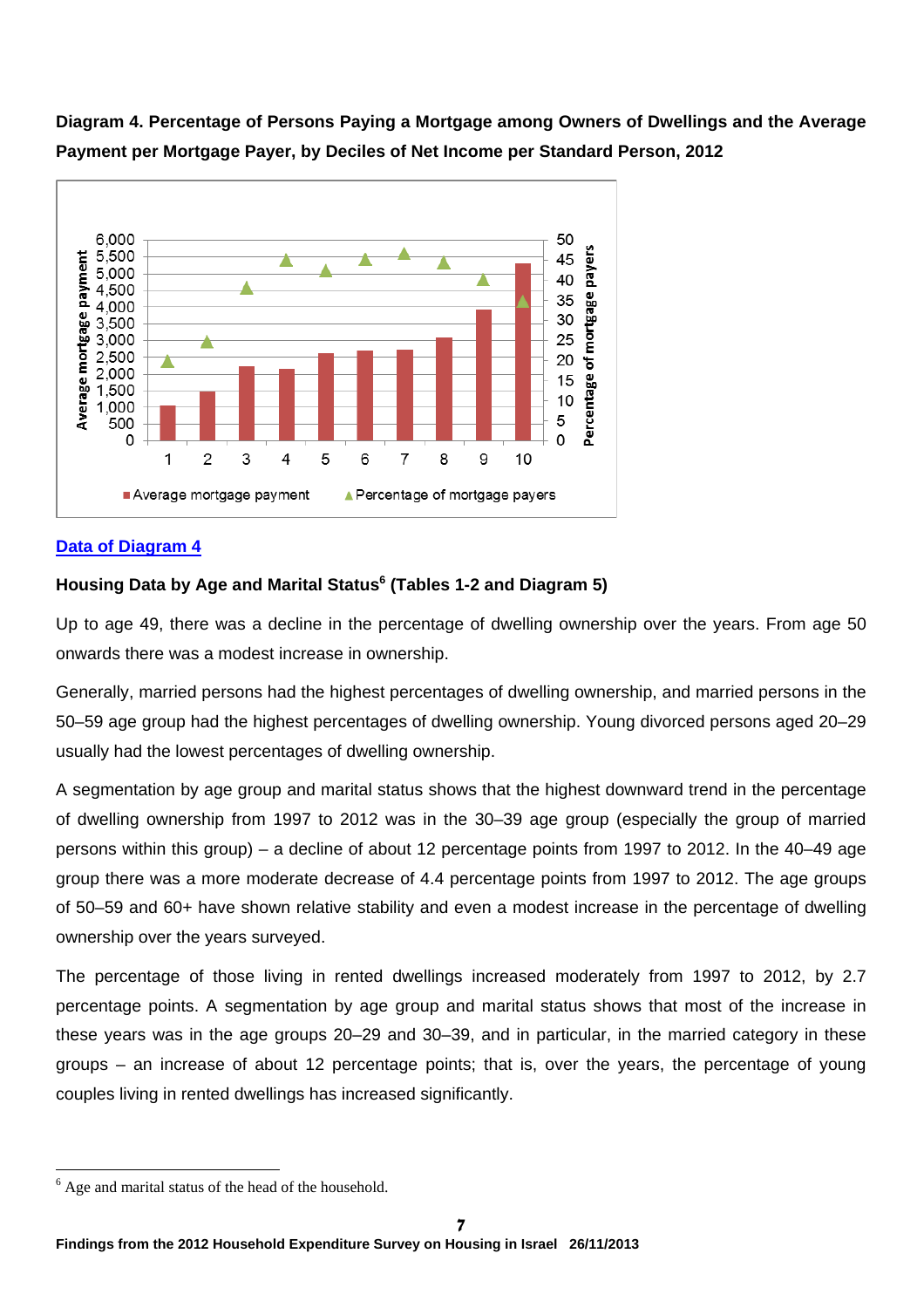Diagram 5 presents the changes that occurred over the years in the percentages of dwelling ownership and of those living in rented dwellings, in the 30–39 age group. Notice that the decline in dwelling ownership is a mirror image of the increase of those living in rented dwellings in this age group, especially among the married persons. It can be said that young couples who would have previously opted to buy a dwelling moved slowly over the years to the alternative of rented housing, which is probably due to the rise in housing prices in recent years, and changes in the housing market.





#### **Data of Diagram 5**